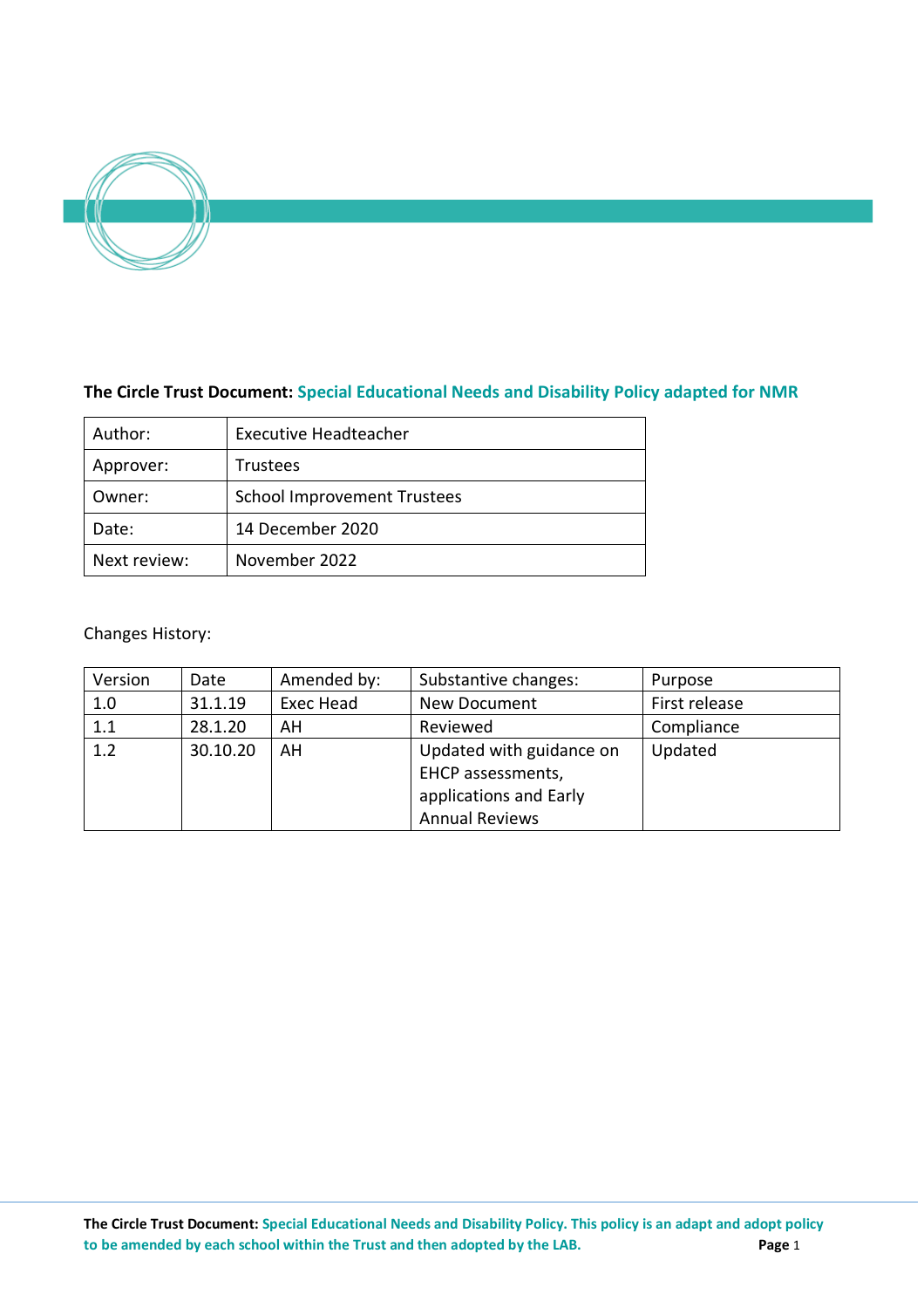# **1. Purpose of the Policy**

1.1 This policy sets out how The Circle Trust provides support to ensure that children and young people who have special educational needs and/or disabilities can access an education, which is inclusive and responsive to their individual needs. It describes the graduated response cycle to providing support, which will enable all children and young people to succeed and have high aspirations

# **2. Introduction**

- 2.1. The Circle Trust follows the DfE's Special Educational Need and Disability (SEND) Code of Practice: 0 – 25 [here.](https://www.gov.uk/government/publications/send-code-of-practice-0-to-25) This Policy complies with the following legislation: The Children's and Family Act 2014 [here](http://www.legislation.gov.uk/ukpga/2014/6/part/3) which sets out schools' responsibilities for pupils with SEND and disabilities and The Special Educational Needs and Disability Regulations 2014 [here](http://www.legislation.gov.uk/uksi/2014/1530/contents/made) which set out schools' responsibilities for Education, Health and Care Plans (EHCP), SEND co-ordinators (SENDCOs) and the SEND information report. Finally, this policy also complies with The Circle Trust's Funding Agreement and Articles of Association.
- 2.2. All children and young people are entitled to an education that is appropriate to their needs, promotes high standards and enables them to fulfil their potential
- 2.3. A child or young person has special educational needs if they have a learning difficulty or disability, which calls for special educational provision to be made for him or her. The Code of Practice has the following definitions which states a child of compulsory school age or a young person has a learning difficulty or disability if he or she:

2.3.1 Has a significantly greater difficulty in learning that the majority of others of the same age or

2.3.2 Has a disability which prevents or hinders him or her from making use of educational facilities of a kind generally provided for others of the same age in mainstream schools or mainstream post 16 institutions

- 2.4. The code describes special educational provision as additional to or different from that made generally available for other children or young people of the same age by mainstream schools, maintained nursery schools, and mainstream post 16 institutions or by relevant early years providers.
- 2.5. Although the needs of children and young people may cross more than one 'area of need', the Code of Practice uses four main categories of need:
	- 2.5.1 Communication and Interaction
	- 2.5.2 Cognition and learning
	- 2.5.3 Social, emotional and mental health difficulties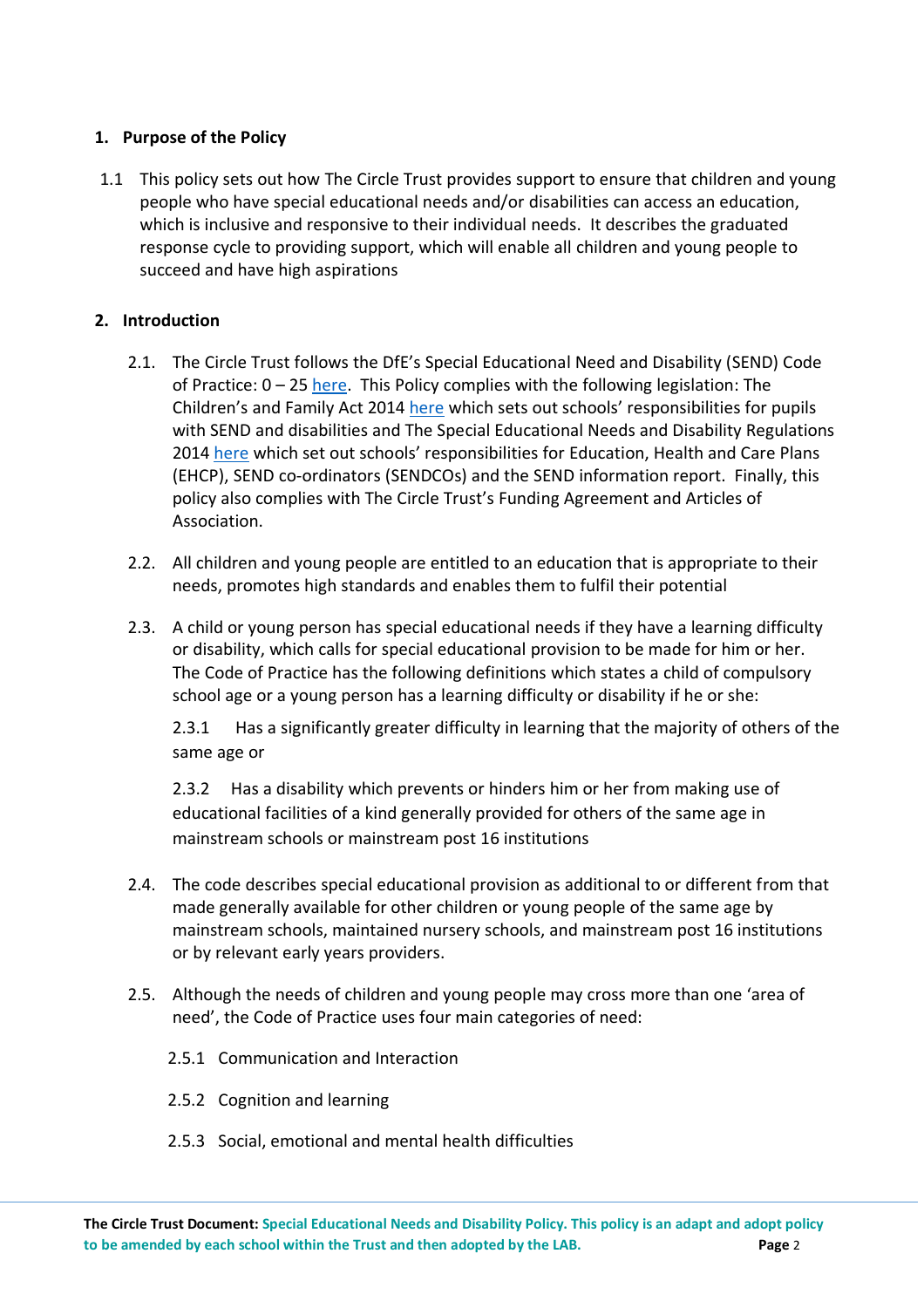### 2.5.4 Sensory and/or physical needs

2.6. A key value held by The Circle Trust is that of inclusion and as such we ensure that all children and young people, but particularly those with SEND, are fully included in the activities available, accepting that sometimes this will mean reasonable arrangements need to be made to allow them to take part in activities.

### **3. The Aims and Objectives of Special Educational Needs and Disability (SEND)**

- 3.1. The Trust's overall approach to SEND is to be:
	- 3.1.1 Clear about our arrangements for supporting children and young people with special educational needs and or disabilities
	- 3.1.2 Inclusive which is a core value of The Circle Trust

### **4 The management of Special Educational Needs and Disability**

- 4.1 The Trustees have a fundamental role to:
	- 4.1.1 Ensure this SEND policy is compliant with legislation
	- 4.1.2 Review this policy annually to approve changes or improvements
	- 4.1.3 Be clear that a school's annual SEND Information Report must be approved by the Local Advisory board as set out in paragraph 6.79 of the SEND Code of Practice.
	- 4.1.4 Ensure information relating to special educational needs should be easily accessible and is set out in clear, straightforward language.
	- 4.1.5 Appoint a Trustee with specific oversight for SEND
	- 4.1.6 The Trustee with specific oversight for SEND will help to raise awareness of SEND issues at Trustee meetings and monitor the quality and effectiveness of SEND and disability provision across schools. They will work with The Executive Headteacher and Local Advisors with specific oversight for SEND to determine the strategic development of the SEND provision in the schools

#### **4.2 The Executive Headteacher will:**

- 4.2.1 Implement this policy
- 4.2.2 Operationally lead, monitor and review all matters relating to SEND
- 4.2.3 Review how expertise and resources used to address SEND can build on the quality of Trust-wide provision as part of Trust improvement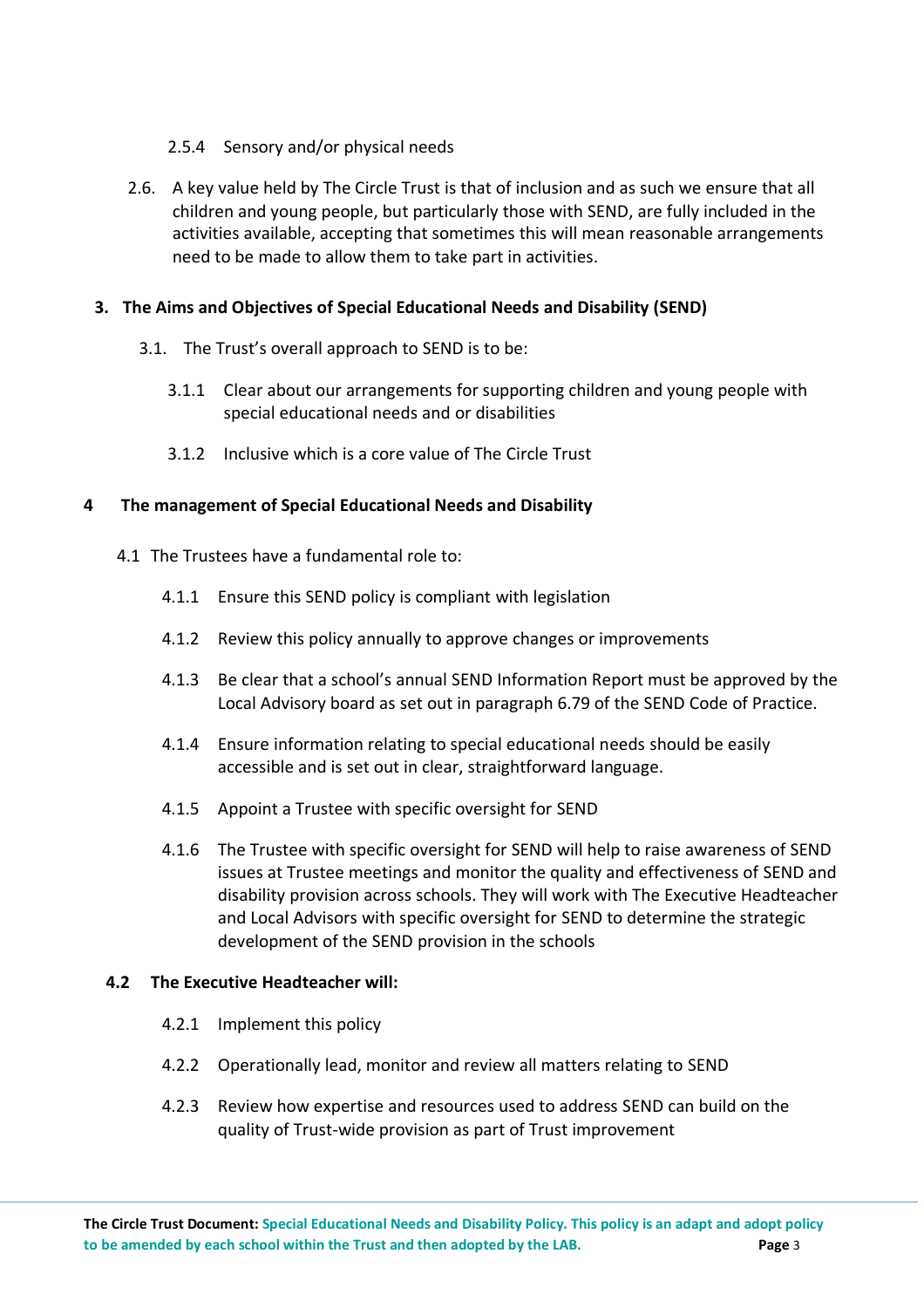### **4.3 The Local Advisors have a fundamental role to:**

- 4.3.1 Adopt and where appropriate adapt this model policy to the specific circumstance of their own school. Specifically sections 5.7, 6.6, 8.2, 8.4, 8.6, 9.2, 10.2, 12.2
- 4.3.2 Annually approve their school's annual SEND Information Report.
- 4.3.3 Publish information on the school website about the implementation of the Local Advisors' policy for pupils with SEND, including the SEND Information Report and Accessibility Plan and how a parent/carer of a child with SEND can make a complaint.
- 4.3.4 Appoint a Local Advisor with specific oversight for SEND
- 4.3.5 The Local Advisor with specific oversight for SEND will help to raise awareness of SEND issues at Local Advisor meetings and monitor the quality and effectiveness of SEND and disability provision within their school. They will work with the Headteacher and SENDCO to determine the strategic development of the SEND provision in their school.

### **4.4 A Headteacher with the oversight of Local Advisors will:**

- 4.4.1 Have primary responsibility for managing SEND provision
- 4.4.2 Identify pupils with SEND, ensure parents/carers are informed and provision is made in line with SEND and Disability Code of Practice and comply with Children and Families Act 2014 legislation
- 4.4.3 Publish the annual SEND Information Report and the school's Local Offer which must be reviewed annually
- 4.4.4 Publish the school's Local Offer (in conjunction with parents/carers, pupils and the Local Authority) which must be reviewed annually.
- 4.4.5 Publish arrangements for the admission of disabled children (The Accessibility Plan), the steps being taken to prevent disabled children from being treated less favourably than others, the facilities provided to enable access to the school for disabled children and their accessibility plan showing how they plan to improve access progressively over time.
- 4.4.6 Make available information on SEND funding and provision and monitor expenditure.
- 4.4.7 Appoint a Special Educational Needs Coordinator (SENDCO) who is suitably qualified or make arrangements for the SENDCO to undertake training to become suitably qualified.
- 4.4.8 Maintain a current record of number of pupils with SEND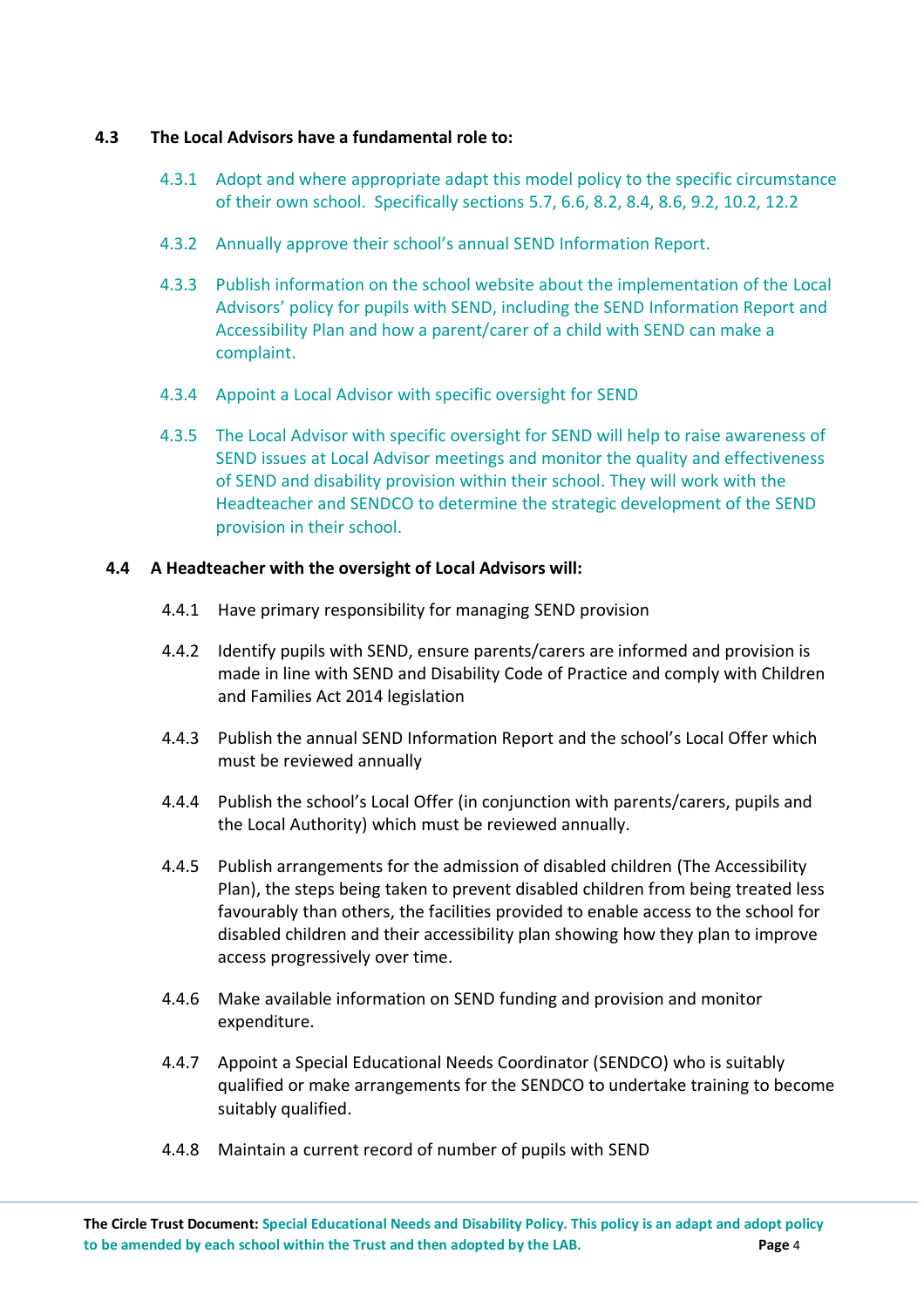- 4.4.9 Ensure SEND provision is integrated into the school improvement plan
- 4.4.10 Monitor progress of SEND pupils and ensure provisions specified in EHCPs and SEND Support plans are in place
- 4.4.11 Keep under constant review the arrangements for pupils present and future with a disability

### **4.5 The Special Educational Needs Coordinator (SENDCO) will:**

- 4.5.1 Have day-to-day responsibility for the operation of this Policy and the coordination of specific provision made to support individual pupils with SEND in their school, including those who have EHC plans
- 4.5.2 Provide professional guidance to colleagues and work with staff, parents, and other agencies to ensure that pupils with SEND receive appropriate support and high quality teaching
- 4.5.3 Advise on the graduated approach to providing SEND support
- 4.5.4 Be the point of contact for external agencies, especially Local Authorities and other professionals
- 4.5.5 Liaise with potential next providers of education to ensure children, young people and their parents are informed about options and transition plans
- 4.5.6 Work with the Headteacher and Local Advisory Board to ensure that the school meets its responsibilities under the Equality Act 2010 with regard to reasonable adjustments and access arrangements
- 4.5.7 Ensure the school keeps the records of all pupils with SEND are accurate and up to date
- 4.5.8 The SENDCo has or is working towards SENDCO qualifications within three years of appointment unless appointed before 2009.

#### **4.6 Teachers will:**

- 4.6.1 Be responsible for the progress and development of every pupil in their class
- 4.6.2 Work in collaboration with teaching assistants and/or other specialist staff to plan and assess the impact of support and interventions
- 4.6.3 Seek advice and act on the SENDCO's guidance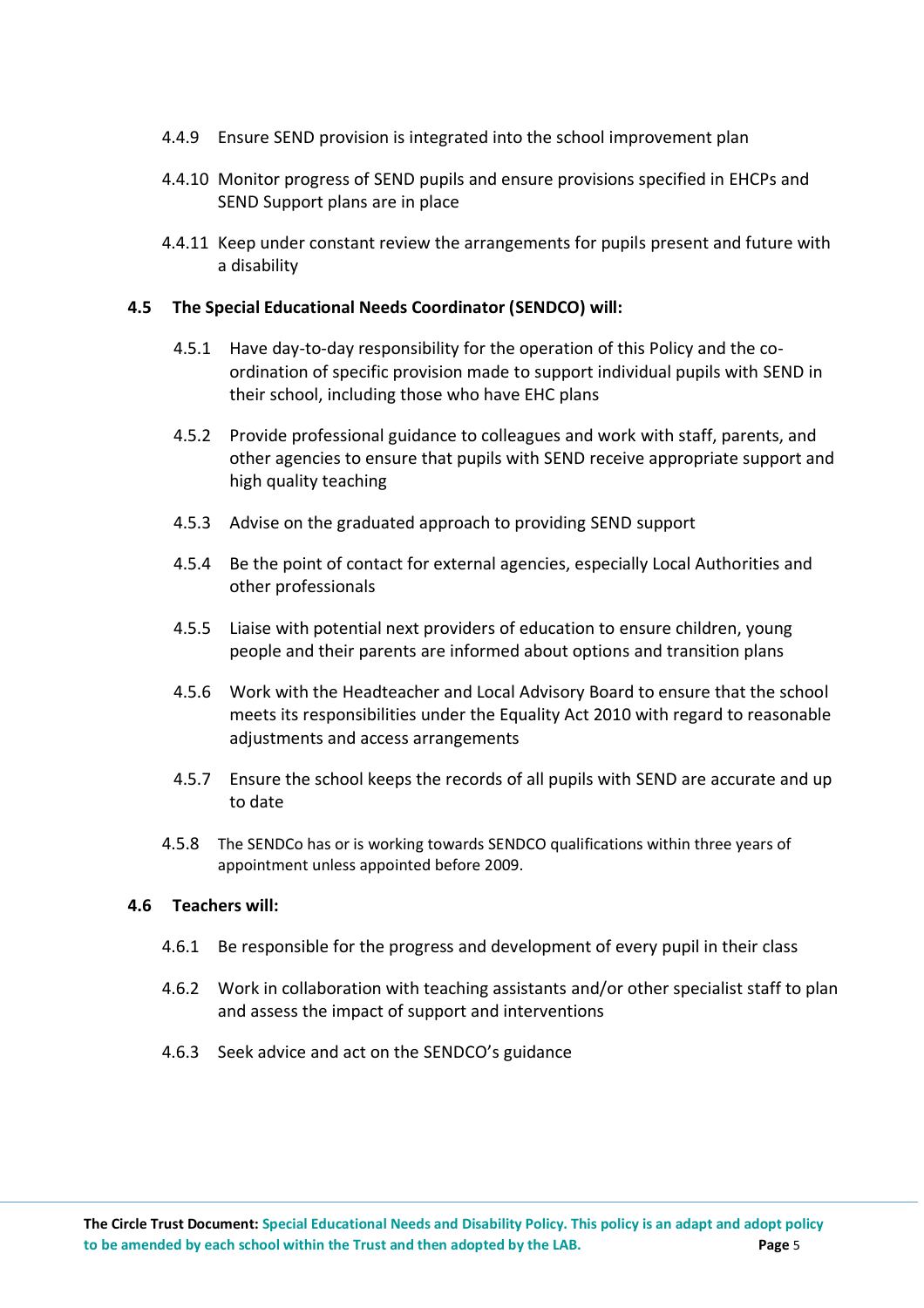### **5 Identification of children and young people with special educational needs**

- 5.1 Every school is required to identify and address the special educational needs of the pupils that they support.
- 5.2 All schools in The Circle Trust will be clear about the arrangements for identifying children or young people with Special Educational needs.
- 5.3 The identification of special educational needs is built into the overall approach to monitoring the progress and development of children and young people.
- 5.4 Children and young people with Special Education Needs may demonstrate progress that:
	- 5.4.1 Is significantly slower than that of their peers starting from the same baseline
	- 5.4.2 Fails to match or better the child's previous rate of progress
	- 5.4.3 Fails to close the attainment gap between the child and their peers
	- 5.4.4 Widens the attainment gap
- 5.5 Slow progress and low attainment will not automatically mean a child or young person is identified as having a special educational need.
- 5.6 Identifying and assessing children or young people whose first language is not English requires particular care. It is important to establish whether lack of progress is due to limitation in the command of English or arises from SEND. Difficulties related solely to limitation in English is not a SEND.
	- 5.7 At Nine Mile Ride Primary school, we will assess each pupil's current skills and levels of attainment on entry through:
		- 5.7.1 Liaison with pre-school settings;
		- 5.7.2 Additional visits to pre-school settings;
		- 5.7.3 Transition planning for vulnerable pupils;
		- 5.7.4 On entry, prior attainment data is requested;
		- 5.7.5 1:1 parent meeting held during the first week of entry;
		- 5.7.6 If appropriate individual pupils will carry out baseline assessment in core skills to identify potential learning difficulties.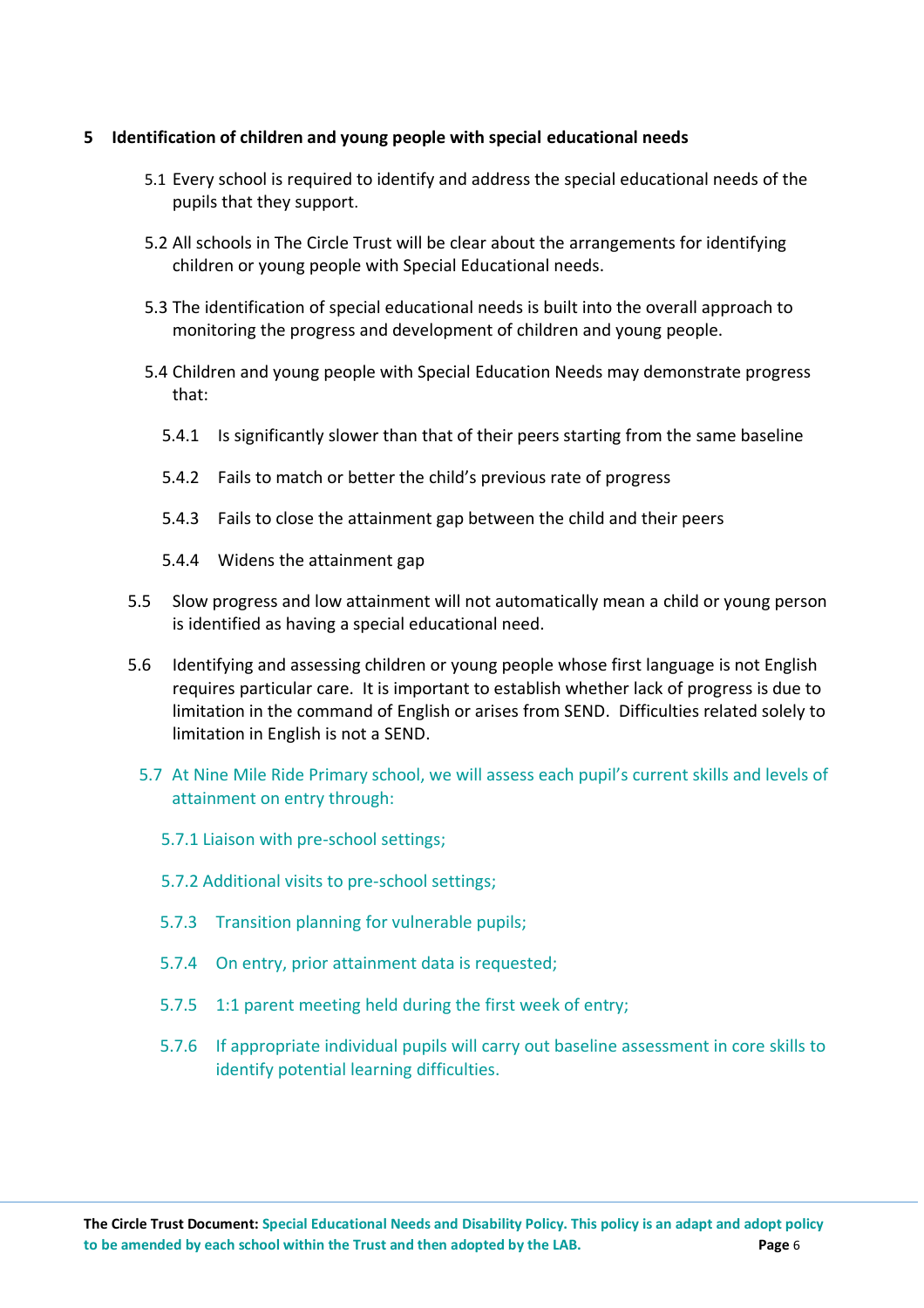### **6 Provision of special educational needs support**

- 6.1 Schools have the responsibility to ensure that they plan on the basis that, at all times, some individuals and groups of children/young people will be experiencing difficulties with learning.
- 6.2 This is delivered via a cycle of 'assess, plan, do, review' which leads to an ever increasing understanding of needs and how to address them. This is known as the 'graduated response'.
- 6.3 The Circle Trust will use their best endeavours to make sure that a child with SEND gets the support they need – this means doing everything we can to meet children and young people's SEND this includes:
	- 6.3.1 Ensuring that children and young people with SEND engage in the activities of a school alongside pupils who do not have SEND
	- 6.3.2 Designating a teacher to be responsible for co-ordinating SEND provision the SEND co-ordinator (SENDCO)
	- 6.3.3 Informing parents and carers when they are making special educational provision for their child
- 6.4 When deciding whether special educational provision is required, the following will be considered:
	- 6.4.1 What are desired outcomes, including the expected progress and attainment
	- 6.4.2 The views and the wishes of the child or young person
	- 6.4.3 The views and wishes of parents
- 6.5 Provision maps are an efficient way of showing all the provision the school makes which is additional to and different from that which is offered through the curriculum. Provision maps may:
	- 6.5.1 Match provision against the assessed needs of a pupil
	- 6.5.2 Evaluate the impact of the provision
- 6.6 At Nine Mile Ride Primary School the graduated response (cycle of assess, plan, do, review) means:
	- 6.6.1 The class teacher providing quality first teaching, differentiated to meet the learning needs of all pupils;
	- 6.6.2 The class teacher identifying concerns and seeking guidance from the SENDCO;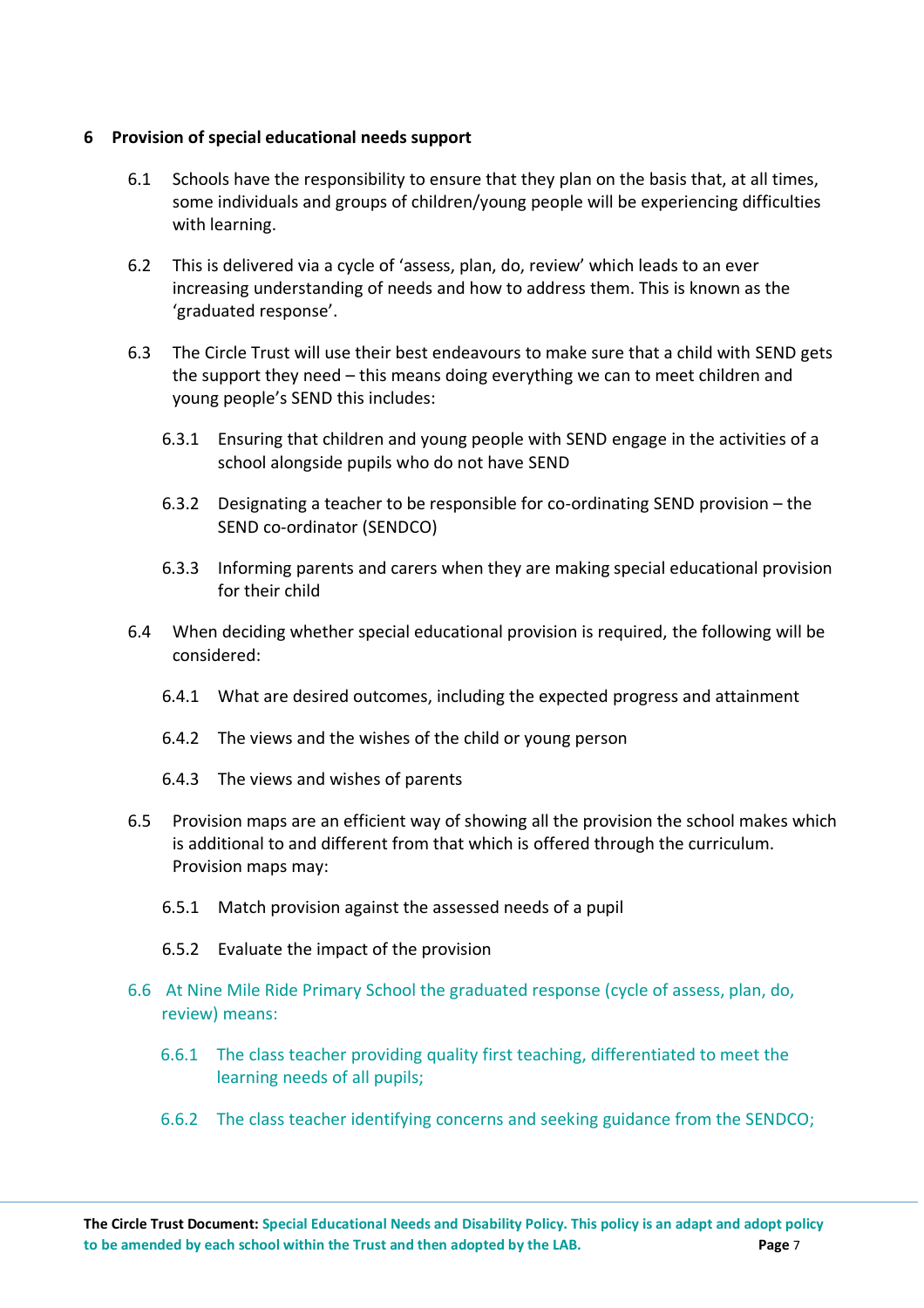- 6.6.3 Analysis of need(s) including review of progress, attainment and approaches to learning and the views of the pupil and their parent/carers e.g. the construction of a classroom support plan;
- 6.6.4 Individualising provision with the intention to remove any barriers to learning e.g. using evidence-based approaches;
- 6.6.5 Differentiation of the curriculum, for example, by grouping, 1:1 work, teaching style, content of the lesson, etc.
- 6.6.6 Differentiating our teaching, for example, giving longer processing times, preteaching of key vocabulary, reading instructions aloud, etc
- 6.6.7 Adaption of our resources e.g. Using recommended aids, such as coloured overlays, visual timetables, larger font, etc.
- 6.6.8 Development of staff expertise e.g. Continuous Professional Development opportunities relating to SEND. Please refer to The Circle Trust Staff Performance Management Policy [here](https://thecircletrust.sharepoint.com/:w:/g/EbljzB1Wyz5MiL3gr-0PKSsBZhhJ8tE1pbgsDT0Z9kLwKg?e=nNKkux)
- 6.6.9 Where behaviour is an area of concern, it could signal unmet needs, but does not necessarily mean that the pupil has a special educational need. Where behaviour is seen as concern a specific behaviour support plan is developed, which draws on an analysis of antecedents and types of demonstrated behaviour. Nine Mile Ride Primary Behaviour Policy can be found [here.](https://thecircletrust.sharepoint.com/NMRLAB/Shared%20Documents/Forms/AllItems.aspx?id=%2FNMRLAB%2FShared%20Documents%2F0%20POLICIES%2FBehaviour%20In%20Schools%20%5BB%5D%2FNMR%20Behaviour%2DPolicy%2Epdf&parent=%2FNMRLAB%2FShared%20Documents%2F0%20POLICIES%2FBehaviour%20In%20Schools%20%5BB%5D)
- 6.6.10 Regular review of progress and development determines any changes to the graduated support this includes:
	- 6.6.10.1 Teacher assessment and experience of the pupil;
	- 6.6.10.2 Pupil progress and attainment and behaviour;
	- 6.6.10.3 SENDCO assessment and view, where relevant;
	- 6.6.10.4 Pupil's development in comparison to their peers and national data.
- 6.6.11 Where progress is limited, advice is sought from external specialists /practitioners. From this guidance, a SEND Support Plan is devised and followed by classroom teachers;
- 6.6.12 Referrals are made when assessment indicates that specialist services are required;
- 6.6.13 Evaluation of provision, most children and young people who have SEND respond to quality first teaching. Where individual or different interventions are used these will be evidence based and progress tracked to verify that the interventions are effective. Sometimes individual pupils respond more or less positively to different interventions and approaches. Where we try a different approach or intervention, we will assess its efficacy by measuring the outcomes achieved by the pupil and considering the impact and cost of the interventions.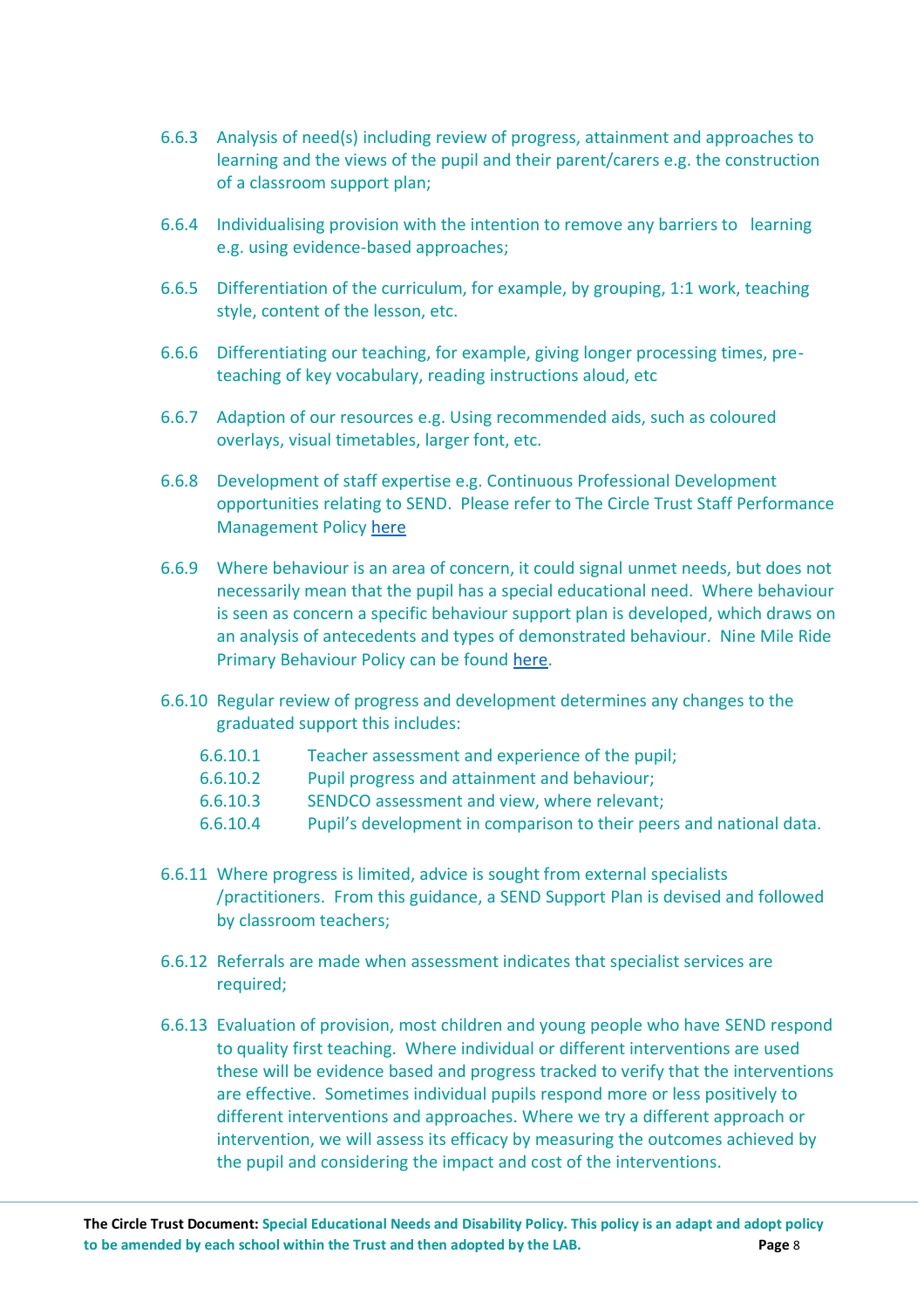## **7 Referring to the Local Authority for special educational needs assessment**

- 7.1 'Referring a pupil to the local authority' means that the School believes that the child's barriers to learning cannot be overcome with the resources, which are normally available to a school, in short that the student may have SEND and may require provision under a plan. Parents may also request assessment by the Local Authority
	- 7.2 This need(s) assessment may result in an Education Health and Care Plan (EHCP) or a SEND Support plan.
	- 7.3 Schools may involve specialists at any point to advise on early identification of SEND and effective support and interventions. Other specialists will be involved when a child or young person makes little or no progress or where they work at levels substantially below those expected of peers. Parents will be informed of the involvement of Specialists.
- 7.4 Specialists may include:
	- 7.4.1 Educational Psychologists
	- 7.4.2 Child and Adolescent Mental Health Services (CAMHS)
	- 7.4.3 Specialist teachers e.g. those qualified for hearing or vision impairment
	- 7.4.4 Therapists including speech and language, occupational and physiotherapists
- 7.5 Education, Health and Care plans are awarded for pupils:
	- 7.5.1 Where the resources required to meet their special educational needs, cannot reasonably be provided from the resources normally available to mainstream providers.
	- 7.5.2 Who have a significantly greater difficulty in learning than the majority of others of the same age.
	- 7.6 Low attainment does not automatically indicate a need for an EHC needs assessment as the progress made may still represent adequate progress relative to the child/young person's ability.
	- 7.7 To support children, young people and their families the Children and Families Act requires all local authorities to set out a local offer.
	- 7.8 The Local Offer is a description of support and services which are available to children and young people who have SEND, and their families, how services can be accessed and any criteria for accessing them. It is the opportunity to bring together in one place, information about provision, including how this can be accessed from a wide range of statutory and non-statutory providers including voluntary organisations.
	- 7.9 Wokingham's Local Offer can be accessed here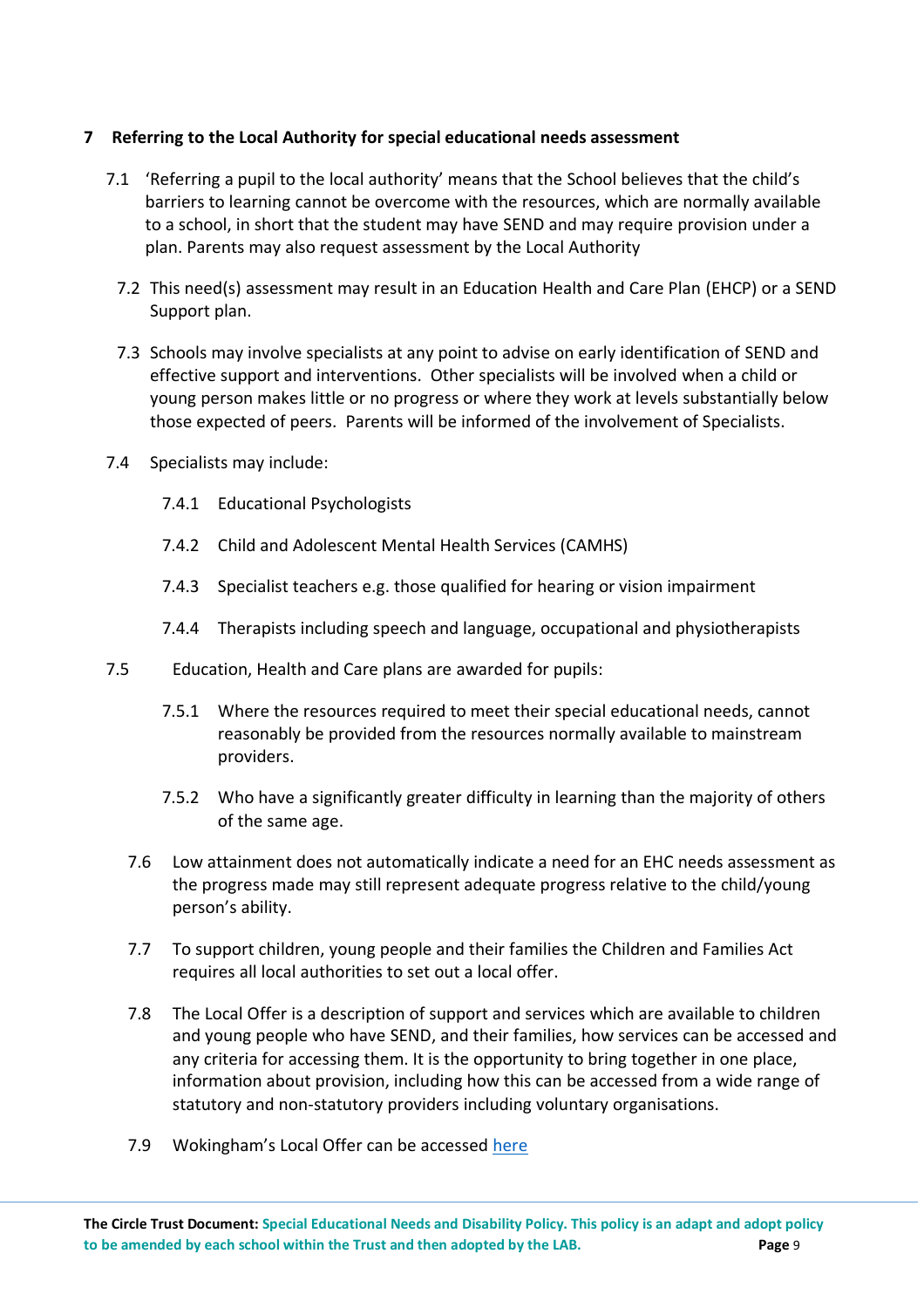- 7.10 Wokingham Local Authority has set out what it expects should be available in all mainstream settings to meet the needs of children and young people without recourse to a statutory EHC needs assessment. This document, 'SEND Support: what Wokingham expects' can be reasonably provided by education settings from the funding available to them' can be found [here](https://www.wokingham.gov.uk/council-and-meetings/open-data/plans-policies-and-strategies/?assetdet91f252ff-550d-4cfa-a838-92ef2cb5f83c=448933&categoryesctl91f252ff-550d-4cfa-a838-92ef2cb5f83c=10207&p=3)
- 7.11 The Local Offer also provides details of how parents and children or young people can request an assessment for an EHC plan

### **8 Involvement of Parents and Carers**

- 8.1 Parents/carers are key partners in their children's education. Evidence shows that children and young people make most progress when their key adults work together.
- 8.2 At Nine Mile Ride Primary School, we seek to develop good communication by:
	- 8.2.1 Discussing any concerns we have with the pupil's parents/carers;
	- 8.2.2 Listening to what parents/carers say;
	- 8.2.3 Sharing planned interventions and identifying any outcomes to be achieved with parents/carers;

# 8.2.4 Meeting with parents/carers to review their child's interventions and progress;

- 8.3 The SEND Code of Practice states: where it is decided to provide a pupil with SEND support, the parents must be formally notified. The teacher and/or the SENDCO will share in consultation with the parent and the pupil the adjustments, interventions and support to be put in place, as well as the expected impact on progress, development or behaviour, along with clear plans for review.
- 8.4 At Nine Mile Ride Primary School we provide information, assess and review pupils' progress in the following ways:
	- 8.4.1 Termly reports from class teacher giving specific information for pupils in core subjects. Each report shows: attainment against national expectations, progress, information about motivation, behaviour for learning, attendance, punctuality, homework and uniform, as well as next steps in learning.
	- 8.4.2 Each teacher will share any specific cause of concern if required;
	- 8.4.3 The SENDCO holds termly review meetings with parents, pupils and class teacher and is available for individual requested meetings;
	- 8.4.4 Each year there is a formal annual review for pupils with an ECHP.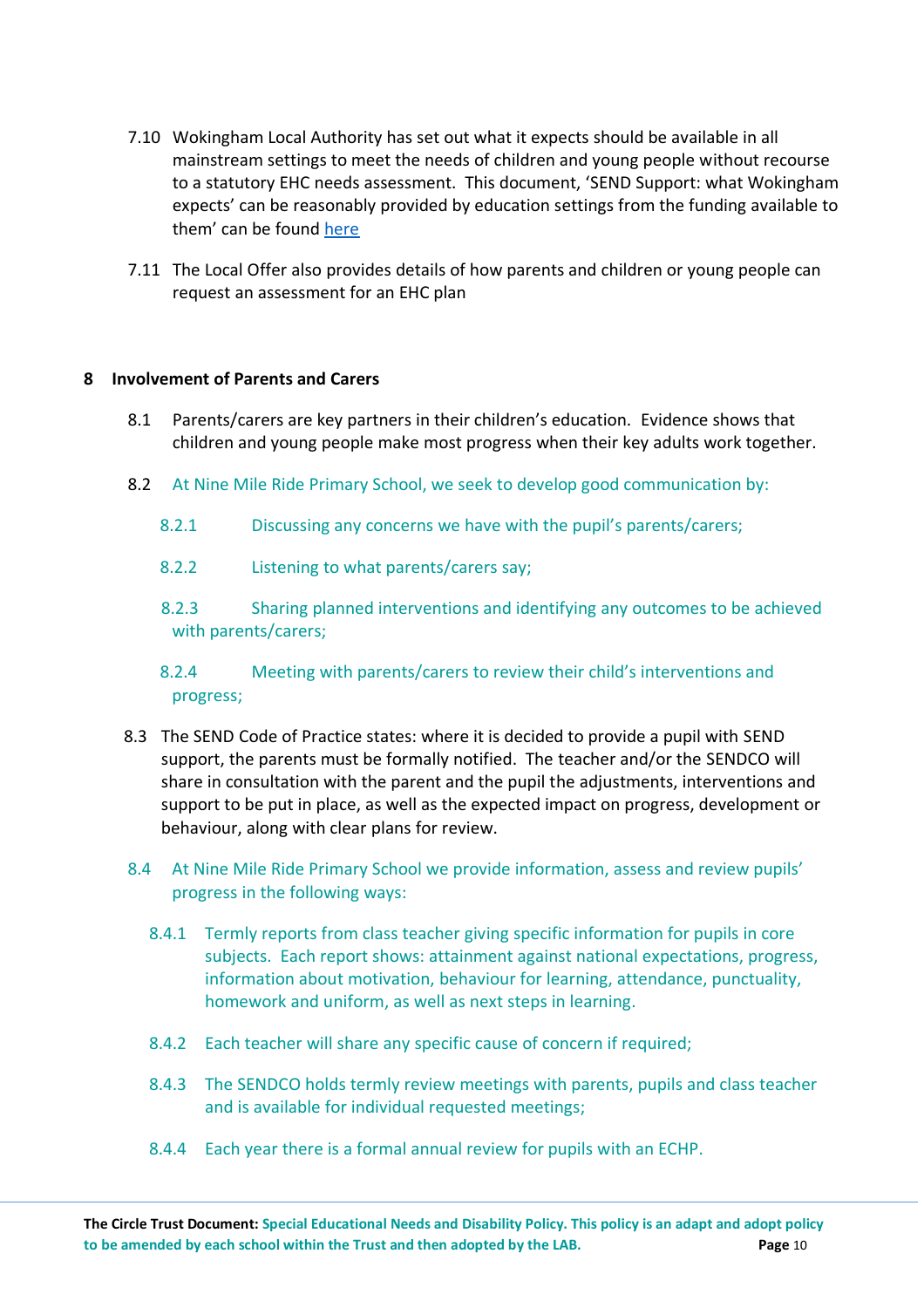- 8.5 Where children and young people are 'looked after' by the local authority, schools have an additional role as corporate parents/carers.
- 8.6 Nine Mile Ride Primary School in the role of corporate parent/carer will:
	- 8.6.1 Not make assumptions based on a pupil's care status;
	- 8.6.2 Monitor the progress of all looked after children termly;
	- 8.6.3 Establish an up to date Personal Education Plan (PEP) which is easily understood by everyone involved;
	- 8.6.4 Ensure close working with the specialist services who support looked after children including the CLA nurse, social worker, Virtual Headteacher. The Virtual Head, is a named person who is employed by the Local Authority to monitor the CLA (Children who are looked after). Their main role is to be an advocate for the children in care's education;
	- 8.6.5 Normalise life experience wherever possible;
	- 8.6.7 Ensure our looked after children, especially those with SEND, are fully included in the activities available, accepting that sometimes this will mean additional arrangements to allow them to take part in activities;
	- 8.6.8 The SENDCO is the CLA Champion at Nine Mile Ride Primary School.

#### **9 The child and young person's voice**

9.1 The Children and Families Act is clear that:

9.2 All children and young people need to be supported to develop aspirations for their future lives as active members of their community

- 9.9.1 All children and young people have the right to have their voice heard
- 9.9.2 Children and young people should be involved in discussions about their learning, progress and how provision is made

#### 9.2 At Nine Mile Ride Primary School, we support pupils sharing their views by:

- 9.2.1 Encouraging and supporting pupils to help them make their views known. Strategies we use may include written comments, talking to a preferred adult, friend or mentor, drawing etc.
- 9.2.2 Any interventions or strategies will be shared and explained with pupils;
- 9.2.3 All pupils will be encouraged to monitor and judge their own progress in a positive and supportive environment;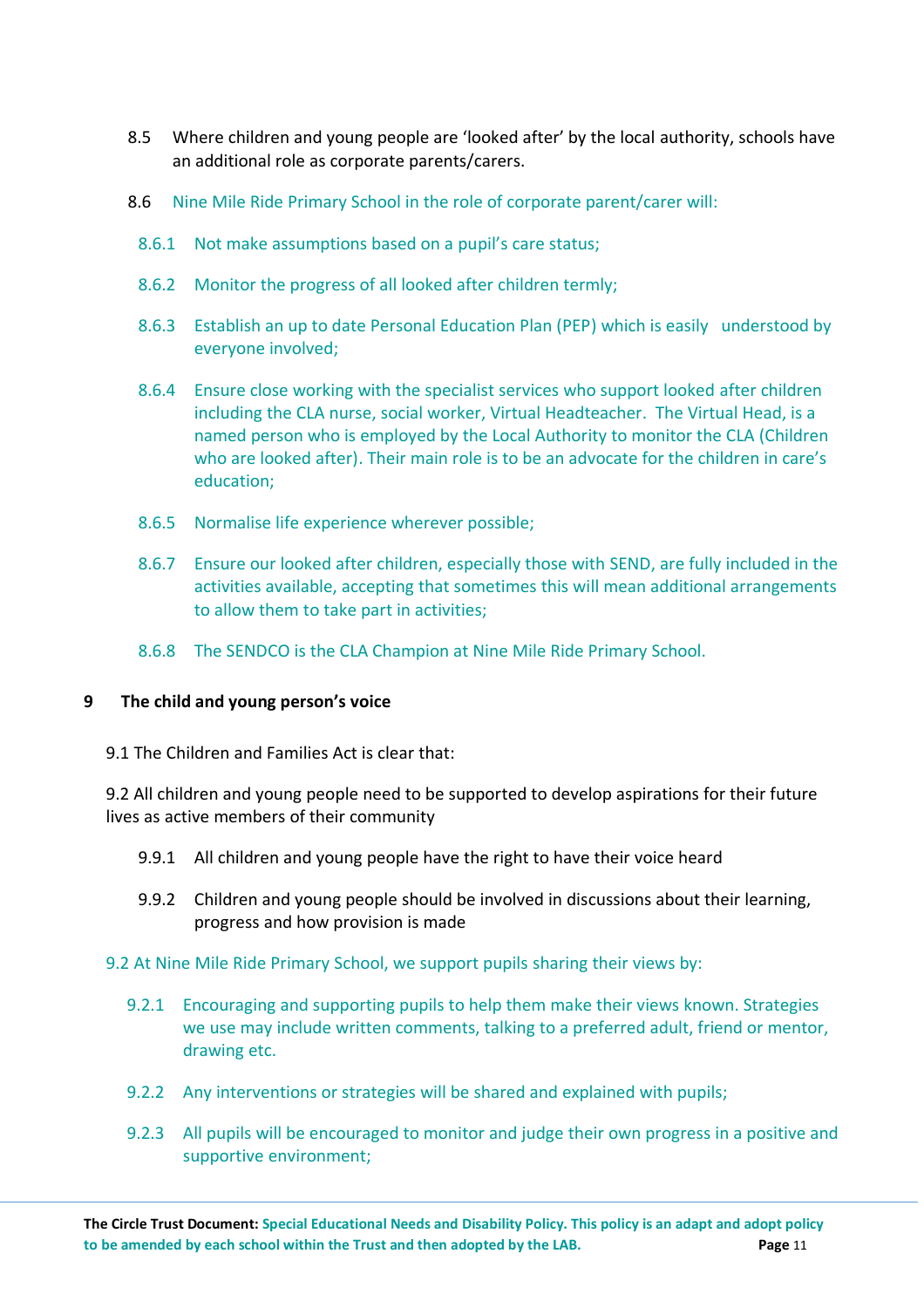- 9.2.4 Reviews of progress are 'person centred' i.e. a pupil's aspirations and needs are at the centre of the review and if needed are decoded into "pupil speak";
- 9.2.5 Social and emotional development is promoted via the Personal, Social, Health and Emotional curriculum, Growth Mindset, Nurture Assistant and Thrive;

#### **10 Responding to an EHCP Consultation**

10.1 All consultations from any Local Authority must be responded to within 15 days.

10.2 For students who are transitioning to a school, the Local Authority must meet to the annual deadlines set out in the SEND code.

- 10.3 The school may consider requesting additional or up to date information from the Local Authority to be able to fully assess the student and their suitability for the school.
- 10.4 In responding to a Local Authority, if the student is unsuitable or would affect the education of other students, detailed written explanations should be included with the school's reply.

#### **11 Early Annual Reviews**

- 11.1 Early annual reviews are administered for the Local Authority by the school, but conducted at the school.
	- 11.2 When calling an early annual review, the school should set a date and request the Local Authority attend.
	- 11.3 To support the discussions at the early annual review, the school should seek new expert reports to show the changing educational situation for the student.
	- 11.4 For students with moderate barriers to learning, the plan, do, assess, review cycle should be completed and the evidence presented to the early annual review. However in cases where the student is unable to access education or the curriculum and the plan, do, assess, review cycle is not possible, an early annual review can be called without this cycle being completed.
	- 11.5 At the conclusion of the early annual review, the school with the Local Authority may recommend a new provision for the student.

#### **12 Transition**

- 12.1 Transition points in a child's or young person's education (movement through key stages or new educational institutions) are very important and need careful management and support
- 12.2 At Nine Mile Ride Primary School this means:
	- 12.2.1 Transition is an annual focus in our planning for pupils' provision. We seek to holistically develop the skills pupils will need in order to access the next part of their learning;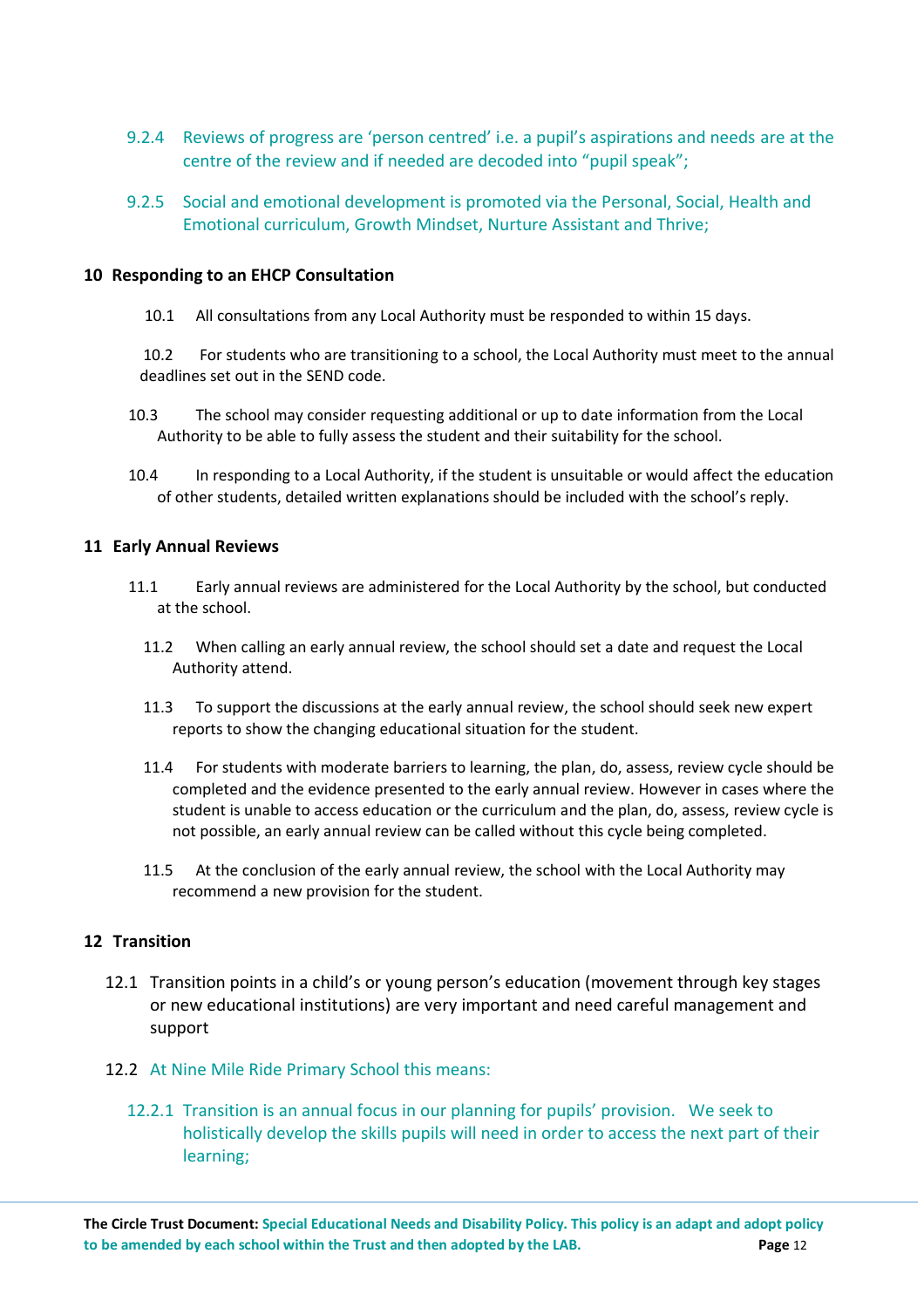- 12.2.2 Liaising with pre-school and home settings (on occasion);
- 12.2.3 Planning transition programmes, including additional visits for the family;
- 12.2.4 SENDCO attending Team around the Family meetings;
- 12.2.5 SEND running records and Support Plans are shared in advance with new teacher;
- 12.2.6 SENDCO organising and supporting any pupils requiring additional visits;
- 12.2.7 Nurture Assistants running additional transition sessions for identified pupils;
- 12.2.8 Vulnerable transition days are organised in partnership with secondary schools;
- 12.2.9 Meetings with specialist services involved with the family;
- 12.2.10 Creating transition photo books with year group information
- 12.2.11 We will share information with the school, college, or other setting the pupil is moving to and will agree with parents and pupils which information will be shared as part of this.

### **13 Disability**

- 13.1 Many children and young people who have special educational needs may also have a disability. The Equality Act 2010 defines disability as '…a physical or mental impairment which has a long term and substantial adverse effect on their ability to carry out normal day to day activities'.
- 13.2 In this context 'long term' means over a year and 'substantial' means 'more than minor or trivial'. This definition includes long term health conditions such as asthma, diabetes, epilepsy, cancer and sensory impairments.
- 13.3 Many children and young people who have these medical/health conditions will not have special educational needs and their safe and full access to learning and progress will be covered by the duties set out in The Equality Act, including the requirement on all public bodies to make reasonable adjustments. This means that, where a child or young person has a disability, the way in which their needs are met will depend on the impact the disability has on their access to education.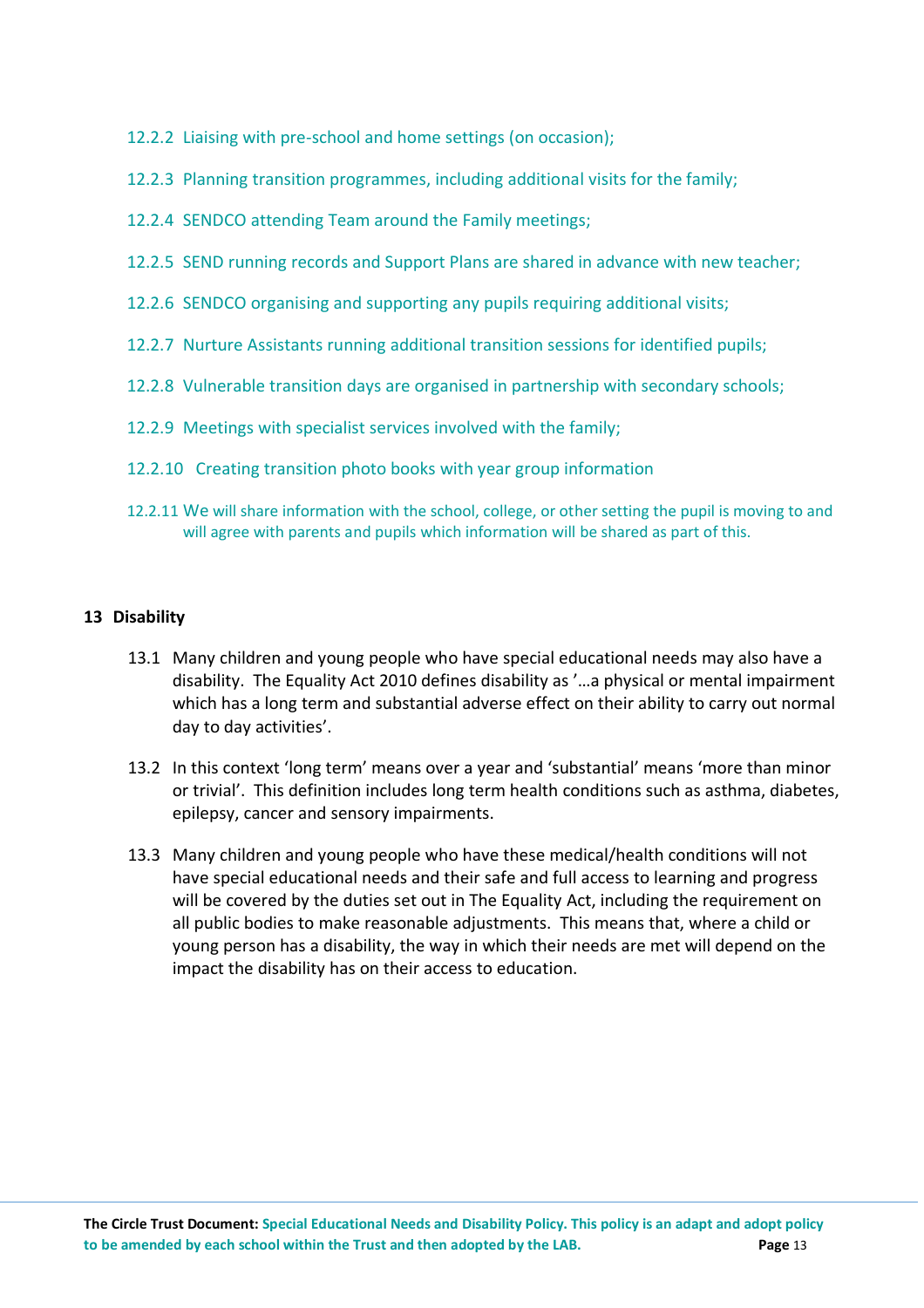13.4 If, with the appropriate non-discriminatory practices and reasonable adjustments, they can access education and make progress commensurate with their peers by accessing the resources 'normally available' to their educational setting, there will not be a need for them to be protected by an Education, Health and Care Plan (EHCP). Some of these children and young people with long term health conditions should have a Health Plan which addresses their safety, health and wellbeing whilst in the early years, school or college setting. The Circle Trust follows the DfE guidance "Supporting pupils at school with medical conditions" [here](https://www.gov.uk/government/publications/supporting-pupils-at-school-with-medical-conditions) as set out in The Circle Trust's Health and Safety Policy [here](https://thecircletrust.sharepoint.com/:w:/g/EWke-uOCsJ9GqZAY_uNGYY4BSQQmK7PKIPETbzGCD-KvSQ?e=OBMWRp)

#### **14 Accessibility**

- 14.1 Every school will publish their arrangements for the admission of disabled children known as an Accessibility Plan. This includes, the steps being taken to prevent disabled children from being treated less favourably than others, the facilities provided to enable access to the school for disabled children and their accessibility plan showing how they plan to improve access progressively over time
- 14.2 Nine Mile Ride's Accessibility Plan can be found [here.](http://www.ninemileride.co.uk/wp-content/uploads/2019/01/Accessibility-Plan.pdf)

#### **15 The SENDCO**

The legislation requires that:

- 15.1 The SENDCO must be a qualified teacher working at the school.
- 15.2 Any newly appointed SENDCO must be a qualified teacher and, where they have not previously been the SENDCO at that or any other relevant school for a total period of more than twelve months, they must achieve a National Award in Special Educational Needs Coordination within three years of appointment
- 15.3 The National Award must be a postgraduate course accredited by a recognised higher education provider.
- 15.4 At Nine Mile Ride Primary School details of our SENDCO can be found [here.](https://www.ninemileride.co.uk/parents/learning-support-send/)

#### **16 Annual SEND Information Report**

- 16.1 Schools are required to annually produce a SEND Information Report which contains information on the implementation of this policy
- 16.2 In addition to the policy, the report must include:

#### 16.2.1 The SEND Support that the school is able to provided: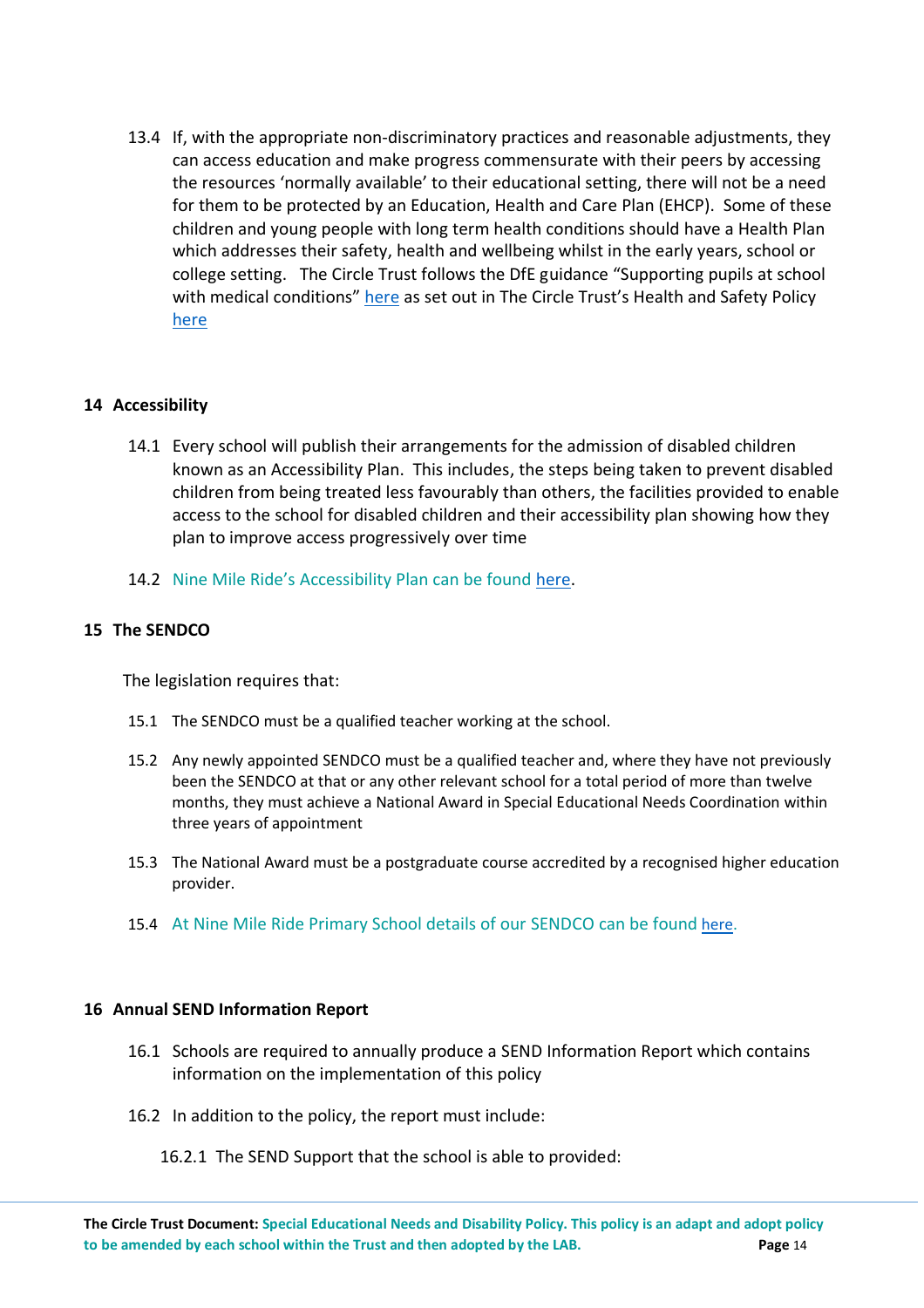- 16.2.2 Contact details of the SENDCO and other key roles for when children or young people or parents have concerns
- 16.2.3 The expertise and training of staff to support pupils with SEND, including how specialist expertise will be secured
- 16.2.4 How the school involves other bodies, including health and social care bodies, local authority (LA) support services and voluntary sector organisations, in meeting pupils' SEND and supporting their families
- 16.2.5 The school's contribution to the Local Authorities Local Offer

## **17 Complaints**

17.1 We know that all parents or carers want the best for their child and we will always seek to resolve any concerns quickly. Where parents or carers have a concern about the provision being made initially, they should contact the SENDCO. The Circle Trust's Complaints Policy can be found [here](https://thecircletrust.sharepoint.com/:w:/g/EUFisw4e4ohHkAjV-KBYE4QBOjccnZk7L6nlIHFdH6Ni4g?e=j9Hk0u)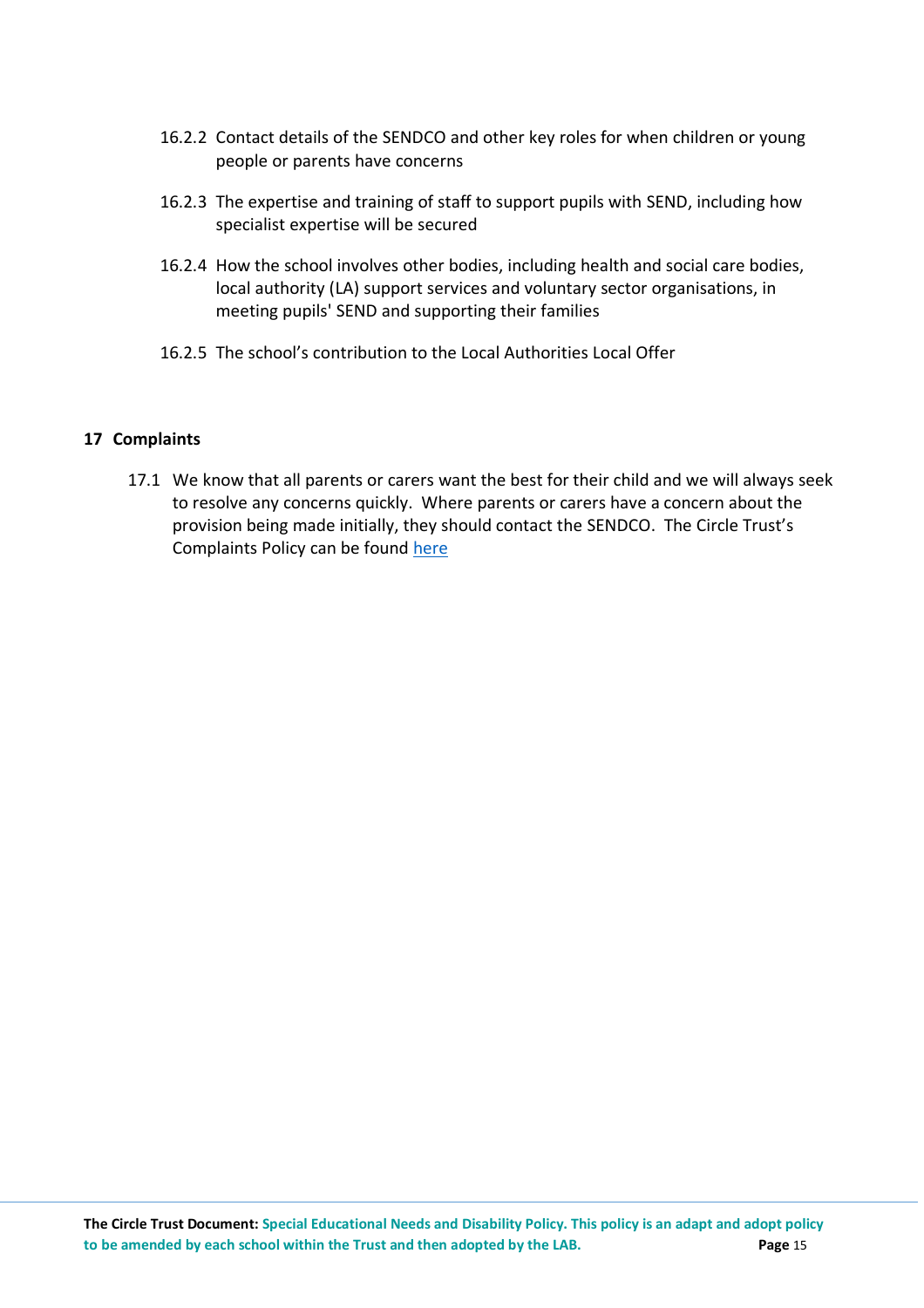# **Acronyms for Special Educational Needs**

| AA: Access Arrangements                                               |
|-----------------------------------------------------------------------|
| ABA: Applied Behavioural Analysis                                     |
| ADD: Attention Deficit Disorder                                       |
| ADHD: Attention Deficit Hyperactivity Disorder                        |
| AR: Annual Review                                                     |
| ASC: Autism Spectrum Condition                                        |
| ASD: Autism Spectrum Disorder                                         |
| ASSIST: Autism Spectrum Service for Information, Support and Training |
| C: Cause for Concern                                                  |
| <b>CAMHS: Child and Adolescent Mental Health Services</b>             |
| <b>CCG: Clinical Commissioning Groups</b>                             |
| CTOPP: Comprehensive Test of Phonological Processing                  |
| DASH: Detailed Assessment of the Speed of Handwriting                 |
| DSA: Disabled Student's Allowance                                     |
| EHC: Education, Health & Care                                         |
| EHCP: Education, Health & Care Plan                                   |
| FAS(D): Foetal Alcohol Syndrome (Disorder)                            |
| GDD: Global Developmental Delay                                       |
| <b>GORT: Gray Oral Reading Test</b>                                   |
| HI: Hearing Impairment                                                |
| HLTA: Higher Level Teaching Assistant                                 |
| K: SEND Support Plan                                                  |
| LSA: Learning Support Assistant                                       |
| MLD: Moderate Learning Difficulty                                     |
| MSI: Multi-Sensory Impairment                                         |
| OCD: Obsessive Compulsive Disorder                                    |
| ODD: Oppositional Defiance Disorder                                   |
| OT: Occupational Therapy/Therapist                                    |
| PD: Physical Disability                                               |